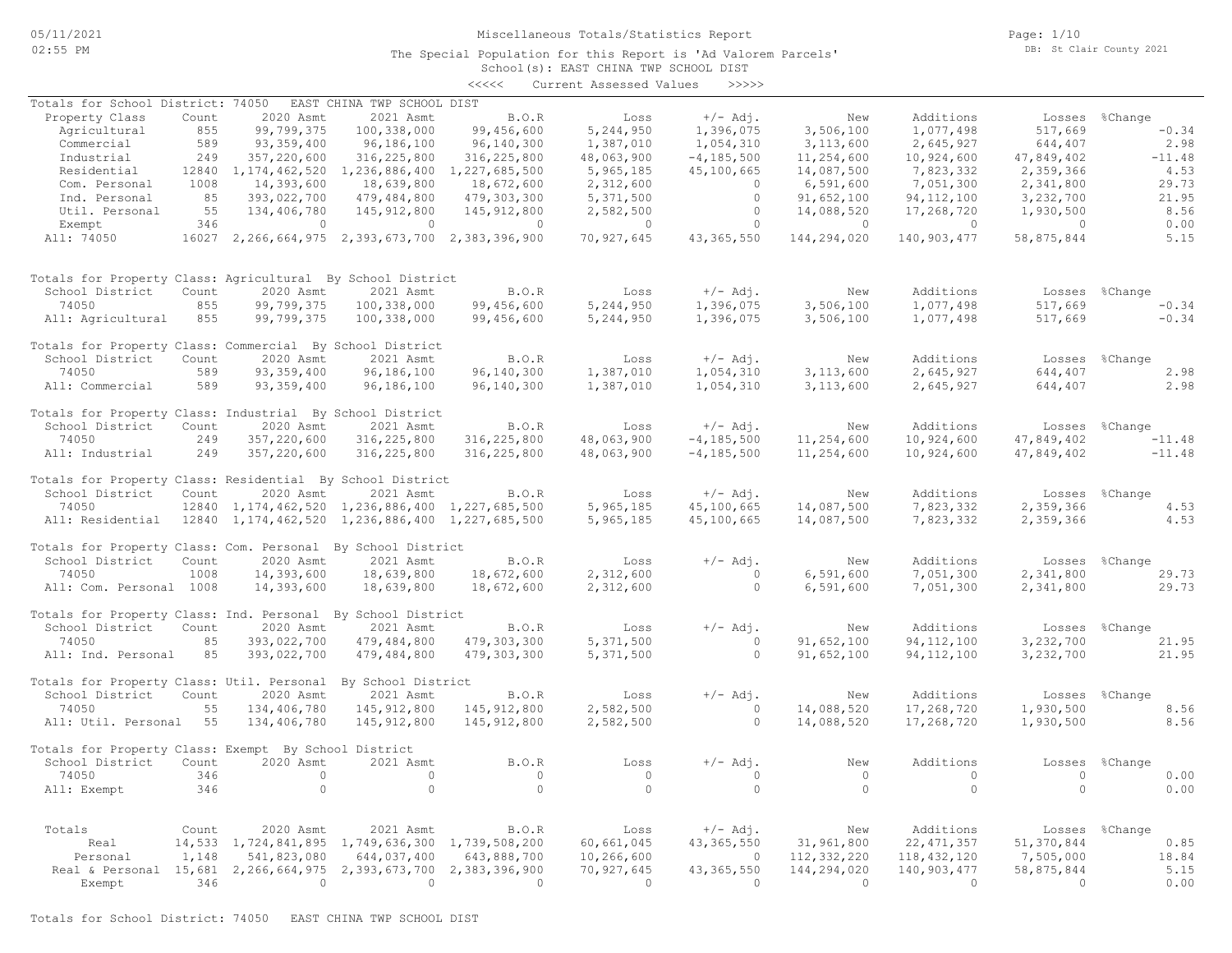Page: 2/10 DB: St Clair County 2021

#### School(s): EAST CHINA TWP SCHOOL DIST The Special Population for this Report is 'Ad Valorem Parcels'

| $\prec$ <<<< | S.E.V., Taxable and Capped Values |  |  | >>>>> |
|--------------|-----------------------------------|--|--|-------|

| Property Class                                                   | Count | 2020 SEV                           | Fin SEV                                                                                                               | 2021 SEV       | 2020 Tax    | Fin Tax                     | 2021 Tax      | BOR Tax       | 2021 Cap      | 2021 MCAP     |
|------------------------------------------------------------------|-------|------------------------------------|-----------------------------------------------------------------------------------------------------------------------|----------------|-------------|-----------------------------|---------------|---------------|---------------|---------------|
| Agricultural                                                     | 855   | 99,799,375                         | 99, 171, 475                                                                                                          | 99,456,600     | 71,582,462  | 71,104,583                  | 72, 427, 538  | 71,734,776    | 71,874,281    | 71,234,814    |
| Commercial                                                       | 589   | 93, 359, 400                       | 93,036,100                                                                                                            | 96,140,300     | 74,022,437  | 73,622,998                  | 76,772,529    | 76,726,729    | 76,595,034    | 76,595,034    |
| Industrial                                                       | 249   | 357,220,600                        | 357, 441, 800                                                                                                         | 316, 225, 800  | 323,043,675 | 323, 264, 875               | 288, 140, 851 | 288, 140, 851 | 290, 195, 772 | 290, 195, 772 |
| Residential                                                      | 12840 | 1, 174, 462, 520                   | 1, 171, 501, 935                                                                                                      | 1,227,685,500  | 910,100,189 | 907, 614, 466               | 948, 936, 516 | 941,864,726   | 936, 925, 220 | 930, 286, 563 |
| Com. Personal                                                    | 1008  | 14,393,600                         | 14,361,400                                                                                                            | 18,672,600     | 14,393,600  | 14,361,400                  | 18,639,800    | 18,672,600    | 18,639,800    | 18,672,600    |
| Ind. Personal                                                    | 85    | 393,022,700                        | 392,974,500                                                                                                           | 479,303,300    | 393,022,700 | 392,974,500                 | 479,484,800   | 479,303,300   | 479,484,800   | 479,303,300   |
| Util. Personal                                                   | 55    | 134,406,780                        | 134,406,380                                                                                                           | 145, 912, 800  | 134,406,780 | 134,406,380                 | 145, 912, 800 | 145, 912, 800 | 145, 951, 115 | 145, 951, 115 |
| Exempt                                                           | 346   | $\circ$                            | $\circ$                                                                                                               | $\circ$        | $\circ$     | $\circ$                     | 0             | $\circ$       | $\circ$       | 0             |
| All: 74050                                                       |       |                                    | 16027 2,266,664,975 2,262,893,590 2,383,396,900 1,920,571,843 1,917,349,202 2,030,314,834 2,022,355,782 2,019,666,022 |                |             |                             |               |               |               | 2,012,239,198 |
| Totals for Property Class: Agricultural By School District       |       |                                    |                                                                                                                       |                |             |                             |               |               |               |               |
| School District                                                  | Count | 2020 SEV                           | Fin SEV                                                                                                               | 2021 SEV       | 2020 Tax    | Fin Tax                     | 2021 Tax      | BOR Tax       | 2021 Cap      | 2021 MCAP     |
| 74050                                                            | 855   | 99,799,375                         | 99, 171, 475                                                                                                          | 99,456,600     | 71,582,462  | 71,104,583                  | 72, 427, 538  | 71,734,776    | 71,874,281    | 71,234,814    |
| All: Agricultural                                                | 855   | 99,799,375                         | 99, 171, 475                                                                                                          | 99,456,600     | 71,582,462  | 71,104,583                  | 72, 427, 538  | 71,734,776    | 71,874,281    | 71,234,814    |
| Totals for Property Class: Commercial By School District         |       |                                    |                                                                                                                       |                |             |                             |               |               |               |               |
| School District                                                  | Count | 2020 SEV                           | Fin SEV                                                                                                               | 2021 SEV       | 2020 Tax    | Fin Tax                     | 2021 Tax      | BOR Tax       | 2021 Cap      | 2021 MCAP     |
| 74050                                                            | 589   | 93, 359, 400                       | 93,036,100                                                                                                            | 96,140,300     | 74,022,437  | 73,622,998                  | 76, 772, 529  | 76,726,729    | 76,595,034    | 76,595,034    |
| All: Commercial                                                  | 589   | 93, 359, 400                       | 93,036,100                                                                                                            | 96,140,300     | 74,022,437  | 73,622,998                  | 76,772,529    | 76,726,729    | 76,595,034    | 76,595,034    |
| Totals for Property Class: Industrial By School District         |       |                                    |                                                                                                                       |                |             |                             |               |               |               |               |
| School District                                                  | Count | 2020 SEV                           | Fin SEV                                                                                                               | 2021 SEV       | 2020 Tax    | Fin Tax                     | 2021 Tax      | BOR Tax       | 2021 Cap      | 2021 MCAP     |
| 74050                                                            | 249   | 357,220,600                        | 357, 441, 800                                                                                                         | 316, 225, 800  | 323,043,675 | 323, 264, 875               | 288, 140, 851 | 288, 140, 851 | 290, 195, 772 | 290, 195, 772 |
| All: Industrial                                                  | 249   | 357,220,600                        | 357, 441, 800                                                                                                         | 316, 225, 800  | 323,043,675 | 323, 264, 875               | 288, 140, 851 | 288, 140, 851 | 290, 195, 772 | 290, 195, 772 |
| Totals for Property Class: Residential By School District        |       |                                    |                                                                                                                       |                |             |                             |               |               |               |               |
| School District                                                  | Count | 2020 SEV                           | Fin SEV                                                                                                               | 2021 SEV       | 2020 Tax    | Fin Tax                     | 2021 Tax      | BOR Tax       | 2021 Cap      | 2021 MCAP     |
| 74050                                                            | 12840 |                                    | 1, 174, 462, 520 1, 171, 501, 935                                                                                     | 1,227,685,500  | 910,100,189 | 907,614,466                 | 948, 936, 516 | 941,864,726   | 936, 925, 220 | 930,286,563   |
| All: Residential                                                 | 12840 |                                    | 1, 174, 462, 520 1, 171, 501, 935                                                                                     | 1,227,685,500  | 910,100,189 | 907, 614, 466               | 948, 936, 516 | 941,864,726   | 936, 925, 220 | 930, 286, 563 |
| Totals for Property Class: Com. Personal By School District      |       |                                    |                                                                                                                       |                |             |                             |               |               |               |               |
| School District                                                  | Count | 2020 SEV                           | Fin SEV                                                                                                               | 2021 SEV       | 2020 Tax    | Fin Tax                     | 2021 Tax      | BOR Tax       | 2021 Cap      | 2021 MCAP     |
| 74050                                                            | 1008  | 14,393,600                         | 14,361,400                                                                                                            | 18,672,600     | 14,393,600  | 14,361,400                  | 18,639,800    | 18,672,600    | 18,639,800    | 18,672,600    |
| All: Com. Personal 1008                                          |       | 14,393,600                         | 14,361,400                                                                                                            | 18,672,600     | 14,393,600  | 14,361,400                  | 18,639,800    | 18,672,600    | 18,639,800    | 18,672,600    |
| Totals for Property Class: Ind. Personal By School District      |       |                                    |                                                                                                                       |                |             |                             |               |               |               |               |
| School District                                                  | Count | 2020 SEV                           | Fin SEV                                                                                                               | 2021 SEV       | 2020 Tax    | Fin Tax                     | 2021 Tax      | BOR Tax       | 2021 Cap      | 2021 MCAP     |
| 74050                                                            | 85    | 393,022,700                        | 392,974,500                                                                                                           | 479,303,300    | 393,022,700 | 392,974,500                 | 479,484,800   | 479,303,300   | 479,484,800   | 479,303,300   |
| All: Ind. Personal                                               | 85    | 393,022,700                        | 392,974,500                                                                                                           | 479,303,300    | 393,022,700 | 392,974,500                 | 479,484,800   | 479,303,300   | 479,484,800   | 479,303,300   |
| Totals for Property Class: Util. Personal                        |       |                                    | By School District                                                                                                    |                |             |                             |               |               |               |               |
| School District                                                  | Count | 2020 SEV                           | Fin SEV                                                                                                               | 2021 SEV       | 2020 Tax    | Fin Tax                     | 2021 Tax      | BOR Tax       | 2021 Cap      | 2021 MCAP     |
| 74050                                                            | 55    | 134,406,780                        | 134,406,380                                                                                                           | 145,912,800    | 134,406,780 | 134,406,380                 | 145, 912, 800 | 145, 912, 800 | 145, 951, 115 | 145, 951, 115 |
| All: Util. Personal                                              | 55    | 134,406,780                        | 134,406,380                                                                                                           | 145, 912, 800  | 134,406,780 | 134,406,380                 | 145, 912, 800 | 145, 912, 800 | 145, 951, 115 | 145, 951, 115 |
| Totals for Property Class: Exempt By School District             |       |                                    |                                                                                                                       |                |             |                             |               |               |               |               |
| School District                                                  | Count | 2020 SEV                           | Fin SEV                                                                                                               | 2021 SEV       | 2020 Tax    | Fin Tax                     | 2021 Tax      | BOR Tax       | 2021 Cap      | 2021 MCAP     |
| 74050                                                            | 346   | $\circ$                            | $\circ$                                                                                                               | $\circ$        | $\circ$     | $\circ$                     | $\circ$       | $\circ$       | $\circ$       | $\circ$       |
| All: Exempt                                                      | 346   | $\circ$                            | $\circ$                                                                                                               | $\overline{0}$ | $\circ$     | $\circ$                     | $\Omega$      | $\circ$       | $\circ$       | $\circ$       |
| Totals                                                           | Count | 2020 SEV                           | Fin SEV                                                                                                               | 2021 SEV       | 2020 Tax    | Fin Tax                     | 2021 Tax      | BOR Tax       | 2021 Cap      | 2021 MCAP     |
| Real                                                             |       | 14,533 1,724,841,895 1,721,151,310 |                                                                                                                       | 1,739,508,200  |             | 1,378,748,763 1,375,606,922 | 1,386,277,434 | 1,378,467,082 | 1,375,590,307 | 1,368,312,183 |
| Personal                                                         | 1,148 | 541,823,080                        | 541,742,280                                                                                                           | 643,888,700    | 541,823,080 | 541,742,280                 | 644,037,400   | 643,888,700   | 644,075,715   | 643, 927, 015 |
| Real & Personal 15,681 2,266,664,975 2,262,893,590 2,383,396,900 |       |                                    |                                                                                                                       |                |             | 1,920,571,843 1,917,349,202 | 2,030,314,834 | 2,022,355,782 | 2,019,666,022 | 2,012,239,198 |
| Exempt                                                           | 346   | $\Omega$                           | $\Omega$                                                                                                              | $\Omega$       | $\Omega$    | $\Omega$                    | $\Omega$      | $\Omega$      | $\Omega$      | $\Omega$      |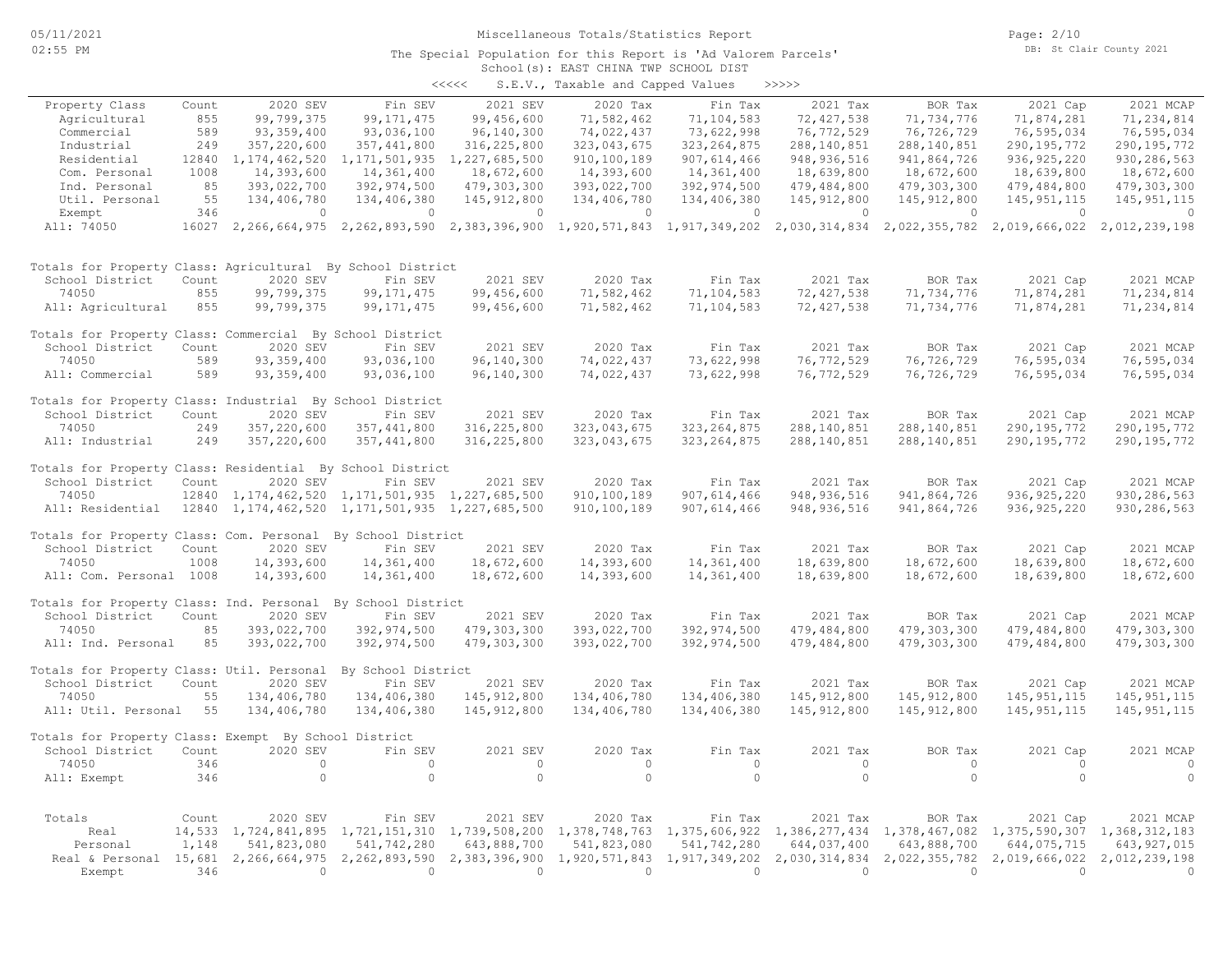The Special Population for this Report is 'Ad Valorem Parcels'

Page: 3/10 DB: St Clair County 2021

School(s): EAST CHINA TWP SCHOOL DIST <<<<< PRE/MBT Percentage Times S.E.V. >>>>>

| Totals for School District: 74050                            |                                         |                                                                                                                                                                                                                                                                                                                                 | EAST CHINA TWP SCHOOL DIST            |                                                              |                                       |                                |                            |                                    |                |
|--------------------------------------------------------------|-----------------------------------------|---------------------------------------------------------------------------------------------------------------------------------------------------------------------------------------------------------------------------------------------------------------------------------------------------------------------------------|---------------------------------------|--------------------------------------------------------------|---------------------------------------|--------------------------------|----------------------------|------------------------------------|----------------|
| Property Class                                               | Count                                   | 2020 ORIG                                                                                                                                                                                                                                                                                                                       | 2020 ORIG                             |                                                              | Final PRE Final                       | W/O Winter                     | W/O Winter                 | 2021 ORIG                          | 2021 ORIG      |
|                                                              |                                         | PRE                                                                                                                                                                                                                                                                                                                             | Non-PRE                               |                                                              | Non-PRE                               | PRE                            | Non-PRE                    | PRE                                | Non-PRE        |
| Agricultural                                                 | 827                                     | 95, 226, 592                                                                                                                                                                                                                                                                                                                    | 4,572,783                             | 94, 910, 992                                                 | 4,260,483                             | 94, 910, 992                   | 4,260,483                  | 94,892,447                         | 4,564,153      |
| Commercial                                                   |                                         | 1,575,324                                                                                                                                                                                                                                                                                                                       | 91,784,076                            |                                                              | 91,410,776                            | 1,625,324                      | 91,410,776                 | 1,611,420                          | 94,528,880     |
| Industrial                                                   | $\begin{array}{c} 24 \\ 15 \end{array}$ | 1,964,100                                                                                                                                                                                                                                                                                                                       | 355,256,500                           | 1,625,324<br>1,964,100                                       | 355, 477, 700                         | 1,964,100                      | 355, 477, 700              | 1,901,800                          | 314,324,000    |
| Residential                                                  |                                         | 10110 1,050,625,877                                                                                                                                                                                                                                                                                                             |                                       | 123,836,643 1,052,937,782                                    |                                       | 118,564,153 1,052,555,782      |                            | 118, 946, 153 1, 099, 240, 956     | 128, 444, 544  |
|                                                              | 1008                                    | 14,393,600                                                                                                                                                                                                                                                                                                                      |                                       |                                                              |                                       |                                |                            |                                    |                |
| Com. Personal                                                |                                         |                                                                                                                                                                                                                                                                                                                                 |                                       | $0$ $14,361,400$<br>$0$ $392,974,500$                        | $\begin{array}{c} 0 \\ 0 \end{array}$ | 14,361,400                     |                            | $0$ 18,672,600<br>0 479,303,300    | $\overline{a}$ |
| Ind. Personal                                                | 85                                      | 393,022,700                                                                                                                                                                                                                                                                                                                     |                                       |                                                              |                                       | 392,974,500                    |                            |                                    | $\sim$ 0       |
| Util. Personal                                               |                                         | $\begin{matrix} 0 & 0 & 0 \\ 0 & 0 & 0 \\ 0 & 0 & 0 \\ 0 & 0 & 0 \\ 0 & 0 & 0 \\ 0 & 0 & 0 \\ 0 & 0 & 0 \\ 0 & 0 & 0 \\ 0 & 0 & 0 & 0 \\ 0 & 0 & 0 & 0 \\ 0 & 0 & 0 & 0 \\ 0 & 0 & 0 & 0 \\ 0 & 0 & 0 & 0 & 0 \\ 0 & 0 & 0 & 0 & 0 \\ 0 & 0 & 0 & 0 & 0 \\ 0 & 0 & 0 & 0 & 0 & 0 \\ 0 & 0 & 0 & 0 & 0 & 0 \\ 0 & 0 & 0 & 0 & 0$ | 134,406,780                           | $\begin{array}{c} 0 \\ 0 \end{array}$                        |                                       | 134,406,380 0                  |                            | $0 \t 134, 406, 380 \t 0$<br>0 0 0 | 145, 912, 800  |
| Exempt                                                       | 11                                      | $\overline{0}$                                                                                                                                                                                                                                                                                                                  | $\sim$ 0                              |                                                              | $\sim$ 0                              |                                |                            |                                    | $\sim$ 0       |
| All: 74050 12,080 1,556,808,193                              |                                         |                                                                                                                                                                                                                                                                                                                                 |                                       | 709,856,782 1,558,774,098                                    |                                       | 704, 119, 492 1, 558, 392, 098 |                            | 704,501,492 1,695,622,523          | 687, 774, 377  |
| Totals for Property Class: Agricultural By School District   |                                         |                                                                                                                                                                                                                                                                                                                                 |                                       |                                                              |                                       |                                |                            |                                    |                |
| School District                                              | Count                                   | 2020 ORIG                                                                                                                                                                                                                                                                                                                       | 2020 ORIG                             |                                                              | Final PRE Final                       | W/O Winter                     | W/O Winter                 | 2021 ORIG                          | 2021 ORIG      |
|                                                              |                                         | PRE                                                                                                                                                                                                                                                                                                                             | Non-PRE                               |                                                              | Non-PRE                               | PRE                            | Non-PRE                    | PRE                                | Non-PRE        |
| 74050                                                        | 827                                     | 95,226,592                                                                                                                                                                                                                                                                                                                      | 4,572,783                             |                                                              | 94,910,992 4,260,483                  |                                | 94,910,992 4,260,483       | 94,892,447                         | 4,564,153      |
|                                                              |                                         |                                                                                                                                                                                                                                                                                                                                 |                                       |                                                              |                                       |                                |                            |                                    |                |
| All: Agricultural 827                                        |                                         | 95,226,592                                                                                                                                                                                                                                                                                                                      | 4,572,783                             |                                                              | 94,910,992 4,260,483                  |                                | 94,910,992 4,260,483       | 94,892,447                         | 4,564,153      |
| Totals for Property Class: Commercial By School District     |                                         |                                                                                                                                                                                                                                                                                                                                 |                                       |                                                              |                                       |                                |                            |                                    |                |
| School District                                              | Count                                   | 2020 ORIG                                                                                                                                                                                                                                                                                                                       | 2020 ORIG                             | Final PRE                                                    | Final                                 | W/O Winter                     | W/O Winter                 | 2021 ORIG                          | 2021 ORIG      |
|                                                              |                                         | PRE                                                                                                                                                                                                                                                                                                                             | Non-PRE                               |                                                              | Non-PRE                               | PRE                            | Non-PRE                    | PRE                                | Non-PRE        |
| 74050<br>$\sim 24$                                           |                                         | 1,575,324                                                                                                                                                                                                                                                                                                                       | 91,784,076                            |                                                              | 1,625,324 91,410,776                  | 1,625,324                      | 91, 410, 776               | 1,611,420                          | 94,528,880     |
| All: Commercial 24                                           |                                         | 1,575,324                                                                                                                                                                                                                                                                                                                       | 91,784,076                            | 1,625,324                                                    | 91,410,776                            | 1,625,324                      | 91, 410, 776               | 1,611,420                          | 94,528,880     |
|                                                              |                                         |                                                                                                                                                                                                                                                                                                                                 |                                       |                                                              |                                       |                                |                            |                                    |                |
| Totals for Property Class: Industrial By School District     |                                         |                                                                                                                                                                                                                                                                                                                                 |                                       |                                                              |                                       |                                |                            |                                    |                |
| School District                                              | Count                                   | 2020 ORIG                                                                                                                                                                                                                                                                                                                       | 2020 ORIG                             | Final PRE                                                    | Final                                 | W/O Winter                     | W/O Winter                 | 2021 ORIG                          | 2021 ORIG      |
|                                                              |                                         | PRE                                                                                                                                                                                                                                                                                                                             | Non-PRE                               |                                                              | Non-PRE                               | PRE                            | Non-PRE                    | PRE                                | Non-PRE        |
|                                                              |                                         |                                                                                                                                                                                                                                                                                                                                 |                                       |                                                              |                                       |                                |                            |                                    |                |
| 74050                                                        | 15                                      | 1,964,100                                                                                                                                                                                                                                                                                                                       | 355,256,500                           | 1,964,100                                                    |                                       | 355,477,700 1,964,100          | 355, 477, 700              | 1,901,800                          | 314, 324, 000  |
| All: Industrial                                              | 15                                      | 1,964,100                                                                                                                                                                                                                                                                                                                       | 355,256,500                           | 1,964,100                                                    | 355, 477, 700                         | 1,964,100                      | 355, 477, 700              | 1,901,800                          | 314, 324, 000  |
|                                                              |                                         |                                                                                                                                                                                                                                                                                                                                 |                                       |                                                              |                                       |                                |                            |                                    |                |
| Totals for Property Class: Residential By School District    |                                         |                                                                                                                                                                                                                                                                                                                                 |                                       |                                                              |                                       |                                |                            |                                    |                |
| School District                                              | Count                                   | 2020 ORIG                                                                                                                                                                                                                                                                                                                       | 2020 ORIG                             | Final PRE                                                    | Final                                 | W/O Winter                     | W/O Winter                 | 2021 ORIG                          | 2021 ORIG      |
|                                                              |                                         | PRE                                                                                                                                                                                                                                                                                                                             | Non-PRE                               |                                                              | Non-PRE                               | PRE                            | Non-PRE                    | PRE                                | Non-PRE        |
| 74050                                                        |                                         | 10110 1,050,625,877                                                                                                                                                                                                                                                                                                             |                                       | 123,836,643    1,052,937,782    118,564,153    1,052,555,782 |                                       |                                |                            | 118,946,153 1,099,240,956          | 128,444,544    |
| All: Residential 10110 1,050,625,877                         |                                         |                                                                                                                                                                                                                                                                                                                                 |                                       | 123,836,643 1,052,937,782                                    |                                       | 118,564,153 1,052,555,782      |                            | 118,946,153 1,099,240,956          | 128,444,544    |
|                                                              |                                         |                                                                                                                                                                                                                                                                                                                                 |                                       |                                                              |                                       |                                |                            |                                    |                |
| Totals for Property Class: Com. Personal By School District  |                                         |                                                                                                                                                                                                                                                                                                                                 |                                       |                                                              |                                       |                                |                            |                                    |                |
| School District                                              | Count                                   | 2020 ORIG                                                                                                                                                                                                                                                                                                                       | 2020 ORIG                             | Final PRE                                                    | Final                                 | W/O Winter                     | W/O Winter                 | 2021 ORIG                          | 2021 ORIG      |
|                                                              |                                         | PRE                                                                                                                                                                                                                                                                                                                             | Non-PRE                               |                                                              | Non-PRE                               | PRE                            | Non-PRE                    | PRE                                | Non-PRE        |
| 74050                                                        | 1008                                    | 14,393,600                                                                                                                                                                                                                                                                                                                      | $\overline{0}$                        | 14,361,400                                                   | $\begin{matrix} 0 \\ 0 \end{matrix}$  | 14,361,400                     | $\overline{0}$             | 18,672,600                         | $\overline{a}$ |
| All: Com. Personal 1008                                      |                                         | 14,393,600                                                                                                                                                                                                                                                                                                                      | $\sim$ 0                              | 14,361,400                                                   | $\overline{0}$                        | 14,361,400                     | $\overline{0}$             | 18,672,600                         | $\overline{0}$ |
|                                                              |                                         |                                                                                                                                                                                                                                                                                                                                 |                                       |                                                              |                                       |                                |                            |                                    |                |
| Totals for Property Class: Ind. Personal By School District  |                                         |                                                                                                                                                                                                                                                                                                                                 |                                       |                                                              |                                       |                                |                            |                                    |                |
| School District                                              | Count                                   | 2020 ORIG                                                                                                                                                                                                                                                                                                                       | 2020 ORIG                             | Final PRE                                                    | Final                                 | W/O Winter                     | W/O Winter                 | 2021 ORIG                          | 2021 ORIG      |
|                                                              |                                         | PRE                                                                                                                                                                                                                                                                                                                             | Non-PRE                               |                                                              | Non-PRE                               | PRE                            | Non-PRE                    | PRE                                | Non-PRE        |
|                                                              |                                         |                                                                                                                                                                                                                                                                                                                                 |                                       |                                                              |                                       |                                |                            |                                    |                |
| 74050                                                        | 85                                      | 393,022,700                                                                                                                                                                                                                                                                                                                     | $\begin{array}{c} 0 \\ 0 \end{array}$ | 392,974,500 0<br>392,974,500 0                               |                                       | 392,974,500                    | $\sim$ 0<br>$\overline{0}$ | 479,303,300                        | $\sim$ 0       |
| All: Ind. Personal 85                                        |                                         | 393,022,700                                                                                                                                                                                                                                                                                                                     |                                       |                                                              |                                       | 392,974,500                    |                            | 479,303,300                        | $\overline{0}$ |
|                                                              |                                         |                                                                                                                                                                                                                                                                                                                                 |                                       |                                                              |                                       |                                |                            |                                    |                |
| Totals for Property Class: Util. Personal By School District |                                         |                                                                                                                                                                                                                                                                                                                                 |                                       |                                                              |                                       |                                |                            |                                    |                |
| School District Count 2020 ORIG 2020 ORIG Final PRE          |                                         |                                                                                                                                                                                                                                                                                                                                 |                                       |                                                              | Final                                 |                                | W/O Winter W/O Winter      | 2021 ORIG                          | 2021 ORIG      |
|                                                              |                                         | PRE                                                                                                                                                                                                                                                                                                                             | Non-PRE                               |                                                              | Non-PRE                               | PRE                            | Non-PRE                    | PRE                                | Non-PRE        |
| 74050                                                        | 0                                       | $\mathbf{0}$                                                                                                                                                                                                                                                                                                                    | 134,406,780                           | $\circ$                                                      | 134,406,380                           | $\circ$                        | 134,406,380                | $\circ$                            | 145, 912, 800  |
| All: Util. Personal                                          | $\circ$                                 | $\circ$                                                                                                                                                                                                                                                                                                                         | 134,406,780                           | $\circ$                                                      | 134,406,380                           | $\circ$                        | 134,406,380                | $\circ$                            | 145, 912, 800  |
|                                                              |                                         |                                                                                                                                                                                                                                                                                                                                 |                                       |                                                              |                                       |                                |                            |                                    |                |
| Totals for Property Class: Exempt By School District         |                                         |                                                                                                                                                                                                                                                                                                                                 |                                       |                                                              |                                       |                                |                            |                                    |                |
| School District                                              | Count                                   | 2020 ORIG                                                                                                                                                                                                                                                                                                                       | 2020 ORIG                             | Final PRE                                                    | Final                                 | W/O Winter                     | W/O Winter                 | 2021 ORIG                          | 2021 ORIG      |
|                                                              |                                         | PRE                                                                                                                                                                                                                                                                                                                             | Non-PRE                               |                                                              | Non-PRE                               | PRE                            | Non-PRE                    | PRE                                | Non-PRE        |
| 74050                                                        | 11                                      | $\circ$                                                                                                                                                                                                                                                                                                                         | 0                                     | 0                                                            | $\circ$                               | $\circ$                        | $\circ$                    | $\circ$                            | 0              |
| All: Exempt                                                  | 11                                      | $\circ$                                                                                                                                                                                                                                                                                                                         | $\circ$                               | $\circ$                                                      | $\circ$                               | $\circ$                        | $\circ$                    | 0                                  | $\circ$        |
|                                                              |                                         |                                                                                                                                                                                                                                                                                                                                 |                                       |                                                              |                                       |                                |                            |                                    |                |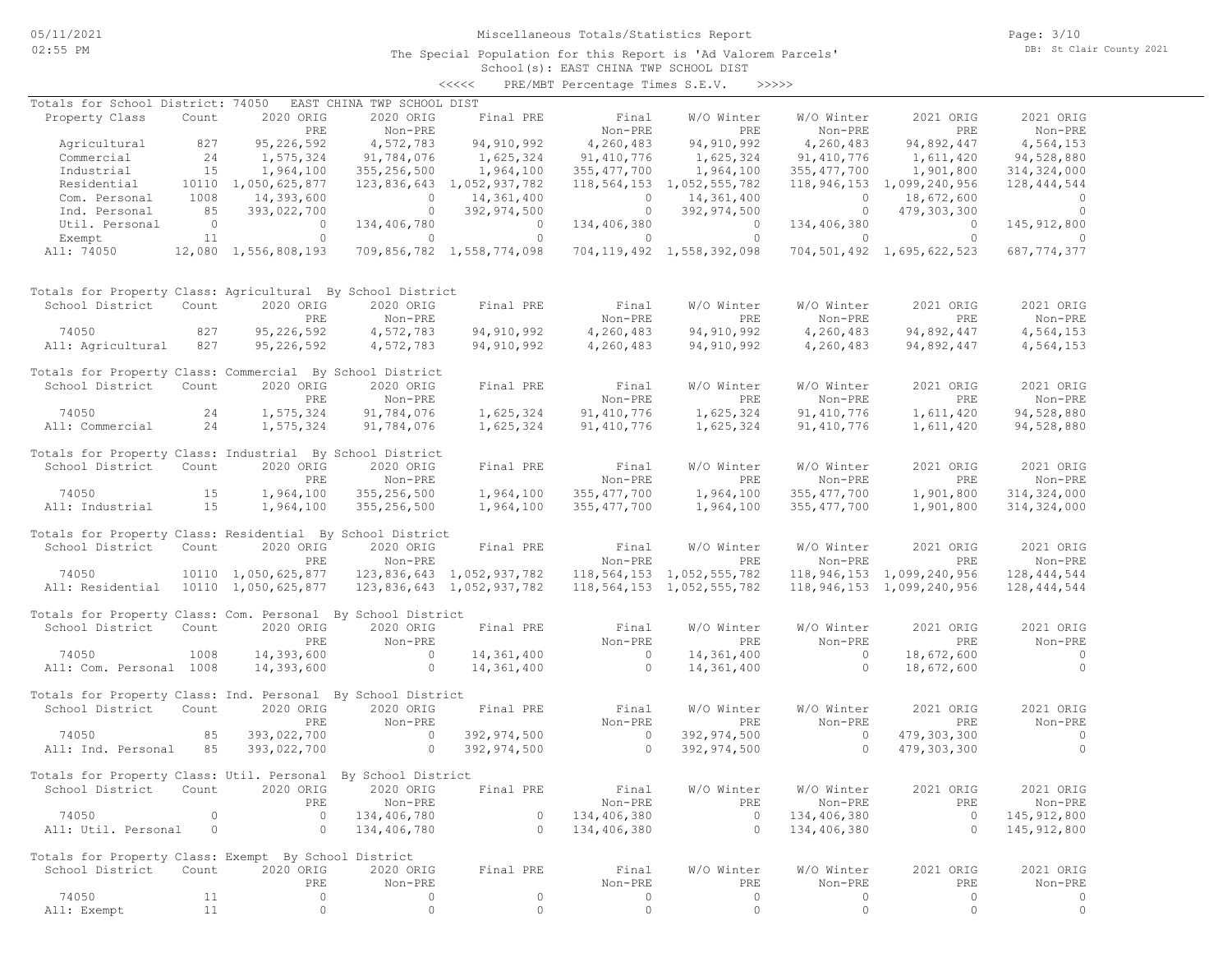05/11/2021 02:55 PM

Miscellaneous Totals/Statistics Report

The Special Population for this Report is 'Ad Valorem Parcels'

Page: 4/10 DB: St Clair County 2021

School(s): EAST CHINA TWP SCHOOL DIST

<<<<< PRE/MBT Percentage Times S.E.V. >>>>>

| Totals          | Count  | 2020 ORIG            | 2020 ORIG   | Final PRE                 | Final       | W/O Winter    | W/O Winter  | 2021 ORIG                 | 2021 ORIG   |
|-----------------|--------|----------------------|-------------|---------------------------|-------------|---------------|-------------|---------------------------|-------------|
|                 |        | PRE                  | $Non-PRF$   |                           | Non-PRE     | PRE           | Non-PRE     | PRE                       | Non-PRE     |
| Real            |        | 10,976 1,149,391,893 |             | 575,450,002 1,151,438,198 | 569,713,112 | 1,151,056,198 |             | 570,095,112 1,197,646,623 | 541,861,577 |
| Personal        | 1,093  | 407,416,300          | 134,406,780 | 407,335,900               | 134,406,380 | 407,335,900   | 134,406,380 | 497,975,900               | 145,912,800 |
| Real & Personal | 12,069 | 1,556,808,193        |             | 709,856,782 1,558,774,098 | 704,119,492 | 1,558,392,098 | 704,501,492 | 1,695,622,523             | 687,774,377 |
| Exempt          |        |                      |             |                           |             |               |             |                           |             |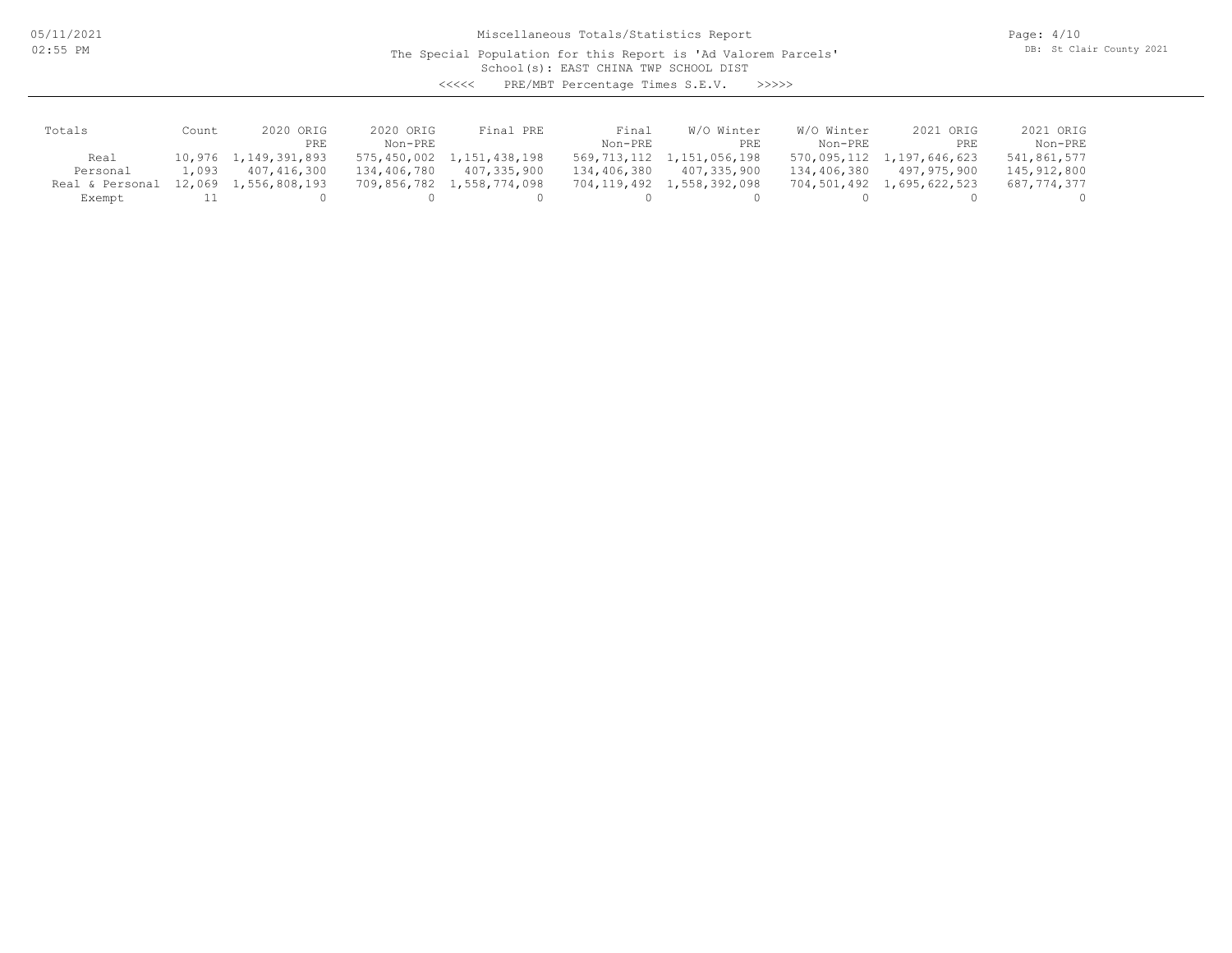School(s): EAST CHINA TWP SCHOOL DIST <<<<< PRE/MBT Percentage Times Taxable >>>>>

| Totals for School District: 74050                            |                |                     | EAST CHINA TWP SCHOOL DIST |                           |                |                                |                |                                |               |
|--------------------------------------------------------------|----------------|---------------------|----------------------------|---------------------------|----------------|--------------------------------|----------------|--------------------------------|---------------|
| Property Class                                               | Count          | 2020 ORIG           | 2020 ORIG                  | Final PRE                 | Final          | W/O Winter                     | W/O Winter     | 2021 ORIG                      | 2021 ORIG     |
|                                                              |                | PRE                 | Non-PRE                    |                           | Non-PRE        | PRE                            | Non-PRE        | PRE                            | Non-PRE       |
| Agricultural                                                 | 827            | 67,828,541          | 3,753,921                  | 67,631,376                | 3, 473, 207    | 67,631,376                     | 3,473,207      | 68,127,065                     | 3,607,711     |
| Commercial                                                   | 24             | 1,288,979           | 72,733,458                 | 1,253,079                 | 72,369,919     | 1,253,079                      | 72,369,919     | 1,344,452                      | 75,382,277    |
| Industrial                                                   | 15             | 927,447             | 322, 116, 228              | 927,447                   | 322, 337, 428  | 927,447                        | 322, 337, 428  | 940, 423                       | 287, 200, 428 |
| Residential                                                  | 10110          | 815,040,064         | 95,060,125                 | 817, 253, 611             | 90,360,855     | 816, 935, 728                  | 90,678,738     | 843, 554, 637                  | 98,310,089    |
| Com. Personal                                                | 1008           | 14,393,600          | $\overline{0}$             | 14,361,400                | $\circ$        | 14,361,400                     | $\circ$        | 18,672,600                     | $\circ$       |
| Ind. Personal                                                | 85             | 393,022,700         | $\overline{0}$             | 392,974,500               | $\overline{0}$ | 392,974,500                    |                | $0\qquad 479,303,300$          | $\circ$       |
| Util. Personal                                               | $\overline{0}$ | $\overline{0}$      | 134,406,780                | $\overline{0}$            | 134,406,380    | $\overline{0}$                 | 134,406,380    | $\overline{0}$                 | 145, 912, 800 |
| Exempt                                                       | 11             | $\circ$             | $\circ$                    | $\circ$                   | $\circ$        | $\Omega$                       | $\circ$        | $\bigcirc$                     | $\Omega$      |
| All: 74050                                                   |                | 12080 1,292,501,331 |                            | 628,070,512 1,294,401,413 |                | 622, 947, 789 1, 294, 083, 530 |                | 623, 265, 672 1, 411, 942, 477 | 610, 413, 305 |
|                                                              |                |                     |                            |                           |                |                                |                |                                |               |
| Totals for Property Class: Agricultural By School District   |                |                     |                            |                           |                |                                |                |                                |               |
| School District                                              | Count          | 2020 ORIG           | 2020 ORIG                  | Final PRE                 | Final          | W/O Winter                     | W/O Winter     | 2021 ORIG                      | 2021 ORIG     |
|                                                              |                | PRE                 | Non-PRE                    |                           | Non-PRE        | PRE                            | Non-PRE        | PRE                            | Non-PRE       |
| 74050                                                        | 827            | 67,828,541          | 3,753,921                  | 67,631,376                | 3,473,207      | 67, 631, 376                   | 3,473,207      | 68,127,065                     | 3,607,711     |
| All: Agricultural                                            | 827            | 67,828,541          | 3,753,921                  | 67,631,376                | 3,473,207      | 67,631,376                     | 3,473,207      | 68,127,065                     | 3,607,711     |
| Totals for Property Class: Commercial By School District     |                |                     |                            |                           |                |                                |                |                                |               |
| School District                                              | Count          | 2020 ORIG           | 2020 ORIG                  | Final PRE                 | Final          | W/O Winter                     | W/O Winter     | 2021 ORIG                      | 2021 ORIG     |
|                                                              |                | PRE                 | Non-PRE                    |                           | Non-PRE        | PRE                            | Non-PRE        | PRE                            | Non-PRE       |
| 74050                                                        | 24             | 1,288,979           | 72,733,458                 | 1,253,079                 | 72,369,919     | 1,253,079                      | 72,369,919     | 1,344,452                      | 75,382,277    |
| All: Commercial                                              | 24             | 1,288,979           | 72,733,458                 | 1,253,079                 | 72,369,919     | 1,253,079                      | 72,369,919     | 1,344,452                      | 75,382,277    |
| Totals for Property Class: Industrial By School District     |                |                     |                            |                           |                |                                |                |                                |               |
| School District                                              | Count          | 2020 ORIG           | 2020 ORIG                  | Final PRE                 | Final          | W/O Winter                     | W/O Winter     | 2021 ORIG                      | 2021 ORIG     |
|                                                              |                | PRE                 | Non-PRE                    |                           | Non-PRE        | PRE                            | Non-PRE        | PRE                            | Non-PRE       |
|                                                              |                |                     |                            | 927, 447                  | 322, 337, 428  |                                |                |                                |               |
| 74050                                                        | 15             | 927,447             | 322, 116, 228              |                           |                | 927,447                        | 322, 337, 428  | 940,423                        | 287, 200, 428 |
| All: Industrial                                              | 15             | 927,447             | 322, 116, 228              | 927,447                   | 322, 337, 428  | 927,447                        | 322, 337, 428  | 940,423                        | 287, 200, 428 |
| Totals for Property Class: Residential By School District    |                |                     |                            |                           |                |                                |                |                                |               |
| School District                                              | Count          | 2020 ORIG           | 2020 ORIG                  | Final PRE                 | Final          | W/O Winter                     | W/O Winter     | 2021 ORIG                      | 2021 ORIG     |
|                                                              |                | PRE                 | Non-PRE                    |                           | Non-PRE        | PRE                            | Non-PRE        | PRE                            | Non-PRE       |
| 74050                                                        | 10110          | 815,040,064         | 95,060,125                 | 817, 253, 611             | 90,360,855     | 816, 935, 728                  | 90,678,738     | 843, 554, 637                  | 98,310,089    |
| All: Residential                                             | 10110          | 815,040,064         | 95,060,125                 | 817, 253, 611             | 90,360,855     | 816, 935, 728                  | 90,678,738     | 843,554,637                    | 98,310,089    |
| Totals for Property Class: Com. Personal By School District  |                |                     |                            |                           |                |                                |                |                                |               |
| School District                                              | Count          | 2020 ORIG           | 2020 ORIG                  | Final PRE                 | Final          | W/O Winter                     | W/O Winter     | 2021 ORIG                      | 2021 ORIG     |
|                                                              |                | PRE                 | Non-PRE                    |                           | Non-PRE        | PRE                            | Non-PRE        | PRE                            | Non-PRE       |
| 74050                                                        | 1008           | 14,393,600          | $\sim$ 0                   | 14,361,400                | $\sim$ 0       | 14,361,400                     | $\overline{0}$ | 18,672,600                     | $\sim$ 0      |
|                                                              |                |                     | $\overline{0}$             |                           | $\overline{0}$ |                                | $\circ$        |                                | $\circ$       |
| All: Com. Personal 1008                                      |                | 14,393,600          |                            | 14,361,400                |                | 14,361,400                     |                | 18,672,600                     |               |
| Totals for Property Class: Ind. Personal By School District  |                |                     |                            |                           |                |                                |                |                                |               |
| School District                                              | Count          | 2020 ORIG           | 2020 ORIG                  | Final PRE                 | Final          | W/O Winter                     | W/O Winter     | 2021 ORIG                      | 2021 ORIG     |
|                                                              |                | PRE                 | Non-PRE                    |                           | Non-PRE        | PRE                            | Non-PRE        | PRE                            | Non-PRE       |
| 74050                                                        | 85             | 393,022,700         | $\sim$ 0                   | 392,974,500               | $\sim$ 0       | 392,974,500                    | $\overline{0}$ | 479,303,300                    | $\circ$       |
| All: Ind. Personal                                           | 85             | 393,022,700         | $\sim$ 0                   | 392,974,500               | $\circ$        | 392,974,500                    | $\circ$        | 479,303,300                    | $\circ$       |
|                                                              |                |                     |                            |                           |                |                                |                |                                |               |
| Totals for Property Class: Util. Personal By School District |                |                     |                            |                           |                |                                |                |                                |               |
| School District Count 2020 ORIG 2020 ORIG Final PRE          |                |                     |                            |                           | Final          | W/O Winter                     | W/O Winter     | 2021 ORIG                      | 2021 ORIG     |
|                                                              |                | PRE                 | Non-PRE                    |                           | Non-PRE        | PRE                            | Non-PRE        | PRE                            | Non-PRE       |
| 74050                                                        | $\circ$        | $\circ$             | 134,406,780                | $\circ$                   | 134,406,380    | $\overline{0}$                 | 134,406,380    | $\overline{0}$                 | 145, 912, 800 |
| All: Util. Personal                                          | $\overline{0}$ | $\circ$             | 134,406,780                | $\circ$                   | 134,406,380    | $\overline{0}$                 | 134,406,380    | $\circ$                        | 145, 912, 800 |
|                                                              |                |                     |                            |                           |                |                                |                |                                |               |
| Totals for Property Class: Exempt By School District         |                |                     |                            |                           |                |                                |                |                                |               |
| School District                                              | Count          | 2020 ORIG           | 2020 ORIG                  | Final PRE                 | Final          | W/O Winter                     | W/O Winter     | 2021 ORIG                      | 2021 ORIG     |
|                                                              |                | PRE                 | Non-PRE                    |                           | Non-PRE        | PRE                            | Non-PRE        | PRE                            | Non-PRE       |
| 74050                                                        | 11             | $\circ$             | 0                          | $\circ$                   | $\circ$        | $\circ$                        | 0              | $\circ$                        | 0             |
| All: Exempt                                                  | 11             | $\circ$             | $\circ$                    | $\circ$                   | $\circ$        | $\circ$                        | $\circ$        | $\circ$                        | $\circ$       |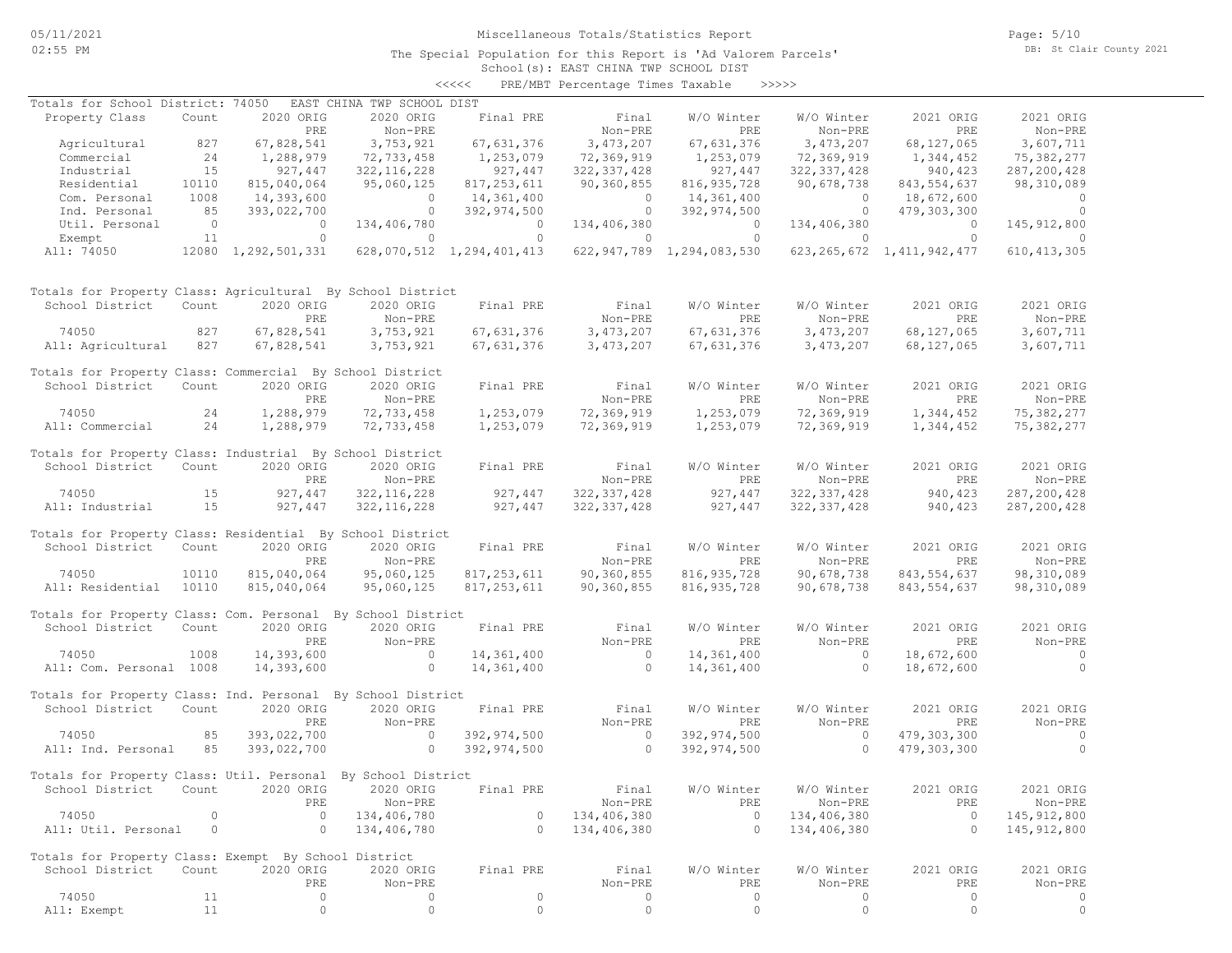05/11/2021 02:55 PM

Miscellaneous Totals/Statistics Report

The Special Population for this Report is 'Ad Valorem Parcels'

Page: 6/10 DB: St Clair County 2021

School(s): EAST CHINA TWP SCHOOL DIST

<<<<< PRE/MBT Percentage Times Taxable >>>>>

| Totals          | Count  | ORIG<br>2020  | 2020 ORIG     | Final PRE     | Final       | Winter<br>W/O   | W/O Winter  | 2021 ORIG     | 2021 ORIG     |
|-----------------|--------|---------------|---------------|---------------|-------------|-----------------|-------------|---------------|---------------|
|                 |        | PRE           | Non-PRE       |               | Non-PRE     | PRE             | Non-PRE     | PRE           | Non-PRE       |
| Real            | 10,976 | 885,085,031   | 493,663,732   | 887,065,513   | 488,541,409 | 886,747,630     | 488,859,292 | 913,966,577   | 464,500,505   |
| Personal        | 1,093  | 407,416,300   | 134,406,780   | 407,335,900   | 134,406,380 | 407,335,900     | 134,406,380 | 497,975,900   | 145,912,800   |
| Real & Personal | 12,069 | 1,292,501,331 | 628,070,512 1 | 1,294,401,413 | 622,947,789 | , 294, 083, 530 | 623,265,672 | 1,411,942,477 | 610, 413, 305 |
| Exempt          |        |               |               |               |             |                 |             |               |               |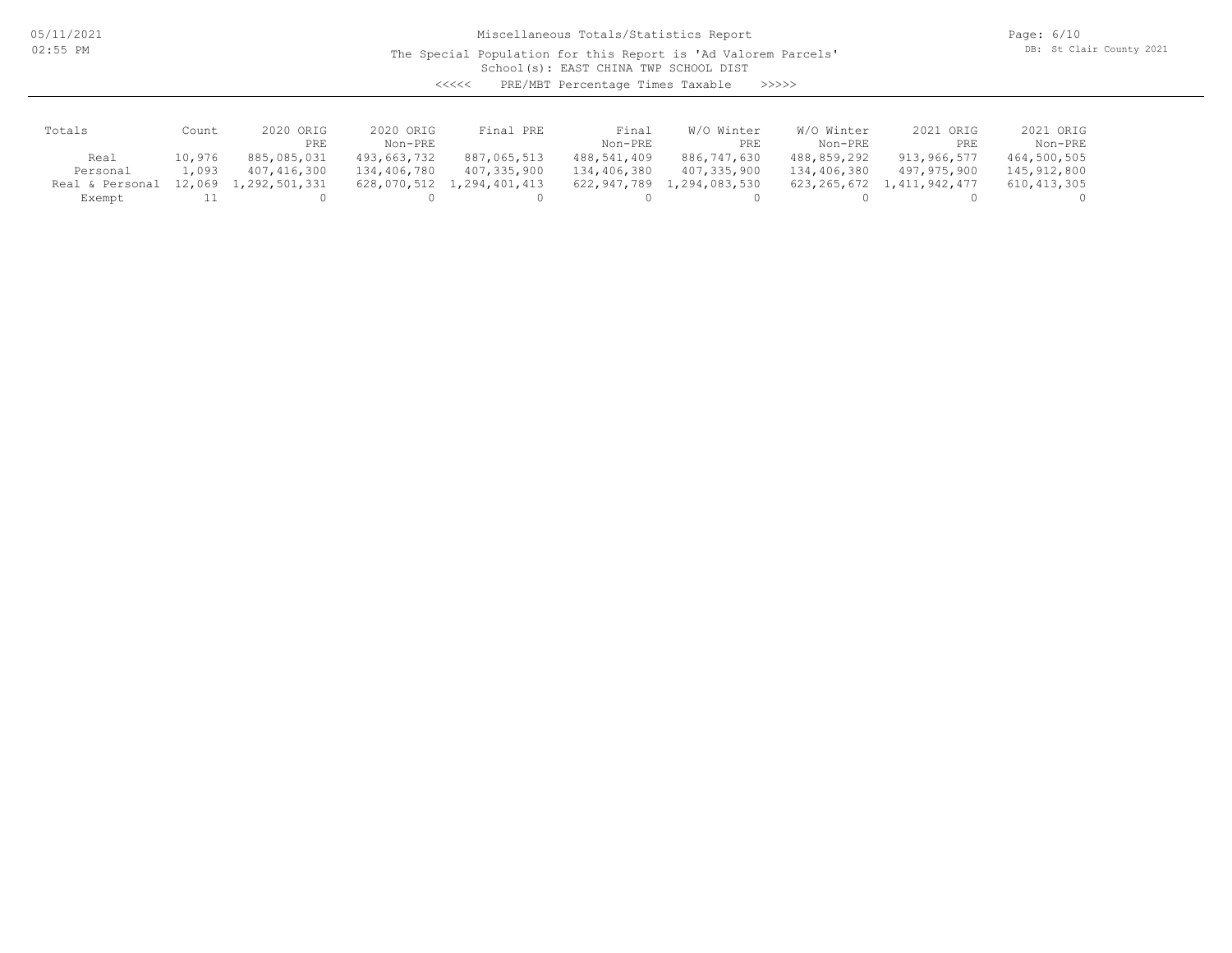\*\*\*\*\* DDA/LDFA Totals \*\*\*\*\*

|                     |       | Base       | Current    | Current    | Current    | Final      | Final      | Final     |
|---------------------|-------|------------|------------|------------|------------|------------|------------|-----------|
| DDA/LDFA            | Count | Value      | Assessed   | Taxable    | Captured   | Assessed   | Taxable    | Captured  |
| TIFA #3             | 244   | 4,238,100  | 12,454,500 | 8,725,529  | 4,574,729  | 11,582,300 | 8,455,965  | 4,217,865 |
| TIFA #2             | 58    | 2,487,000  | 5,435,400  | 4,096,565  | 1,616,065  | 4,824,700  | 3,668,609  | 1,181,609 |
| TIFA #1             | 140   | 2,381,225  | 7,016,300  | 5,476,467  | 2,963,682  | 6,870,500  | 5,383,642  | 2,869,866 |
| CHRYSLER            | 12    |            | 13,388,400 | 12,931,159 | 12,439,859 | 2,916,400  | 2,239,058  | 1,692,958 |
| $2001 - 50$ YRS     |       |            | 138,400    | 114,897    | 114,897    | 133,600    | 113,312    | 113,312   |
| DDA DIST 2002       | 375   | 20,186,467 | 25,942,200 | 21,107,398 | 1,768,711  | 25,286,500 | 20,869,434 | 630,582   |
| SAD #80-02 MULBERRY |       |            | 222,100    | 183,651    | 183,651    | 200,300    | 181,116    | 181,116   |
| 2013 DISTRICT       | 28    | 155,111    | 10,605,800 | 9,854,110  | 9,698,999  | 11,871,100 | 9,921,234  | 9,766,123 |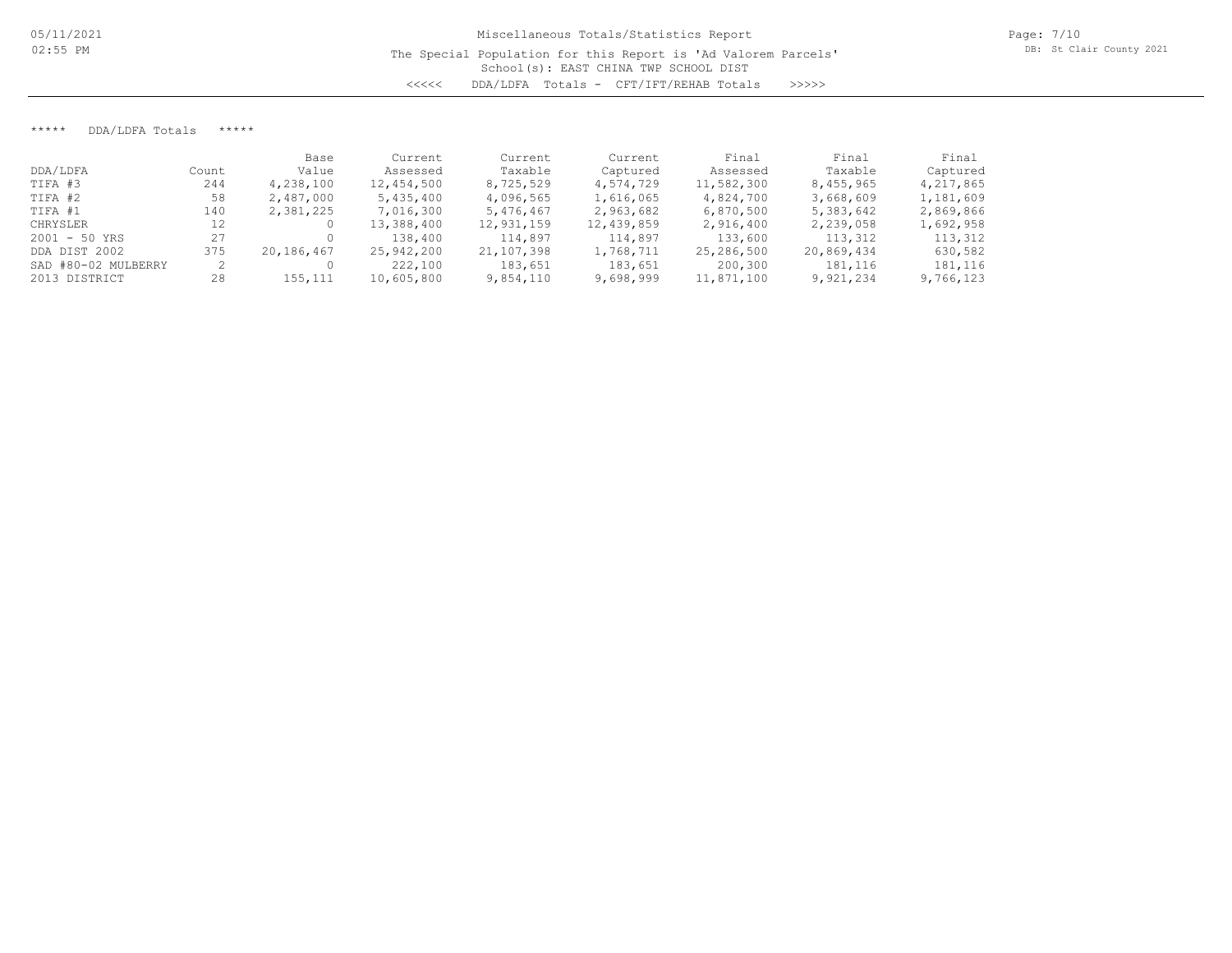\*\*\*\*\* DDA/LDFA Totals \*\*\*\*\*

|                     |       | Base       | Current    | Current    | Current    | Final      | Final      | Final     |
|---------------------|-------|------------|------------|------------|------------|------------|------------|-----------|
| DDA/LDFA            | Count | Value      | Assessed   | Taxable    | Captured   | Assessed   | Taxable    | Captured  |
| TIFA #3             | 244   | 4,238,100  | 12,454,500 | 8,725,529  | 4,574,729  | 11,582,300 | 8,455,965  | 4,217,865 |
| TIFA #2             | 58    | 2,487,000  | 5,435,400  | 4,096,565  | 1,616,065  | 4,824,700  | 3,668,609  | 1,181,609 |
| TIFA #1             | 140   | 2,381,225  | 7,016,300  | 5,476,467  | 2,963,682  | 6,870,500  | 5,383,642  | 2,869,866 |
| CHRYSLER            | 12    |            | 13,388,400 | 12,931,159 | 12,439,859 | 2,916,400  | 2,239,058  | 1,692,958 |
| $2001 - 50$ YRS     |       |            | 138,400    | 114,897    | 114,897    | 133,600    | 113,312    | 113,312   |
| DDA DIST 2002       | 375   | 20,186,467 | 25,942,200 | 21,107,398 | 1,768,711  | 25,286,500 | 20,869,434 | 630,582   |
| SAD #80-02 MULBERRY |       |            | 222,100    | 183,651    | 183,651    | 200,300    | 181,116    | 181,116   |
| 2013 DISTRICT       | 28    | 155,111    | 10,605,800 | 9,854,110  | 9,698,999  | 11,871,100 | 9,921,234  | 9,766,123 |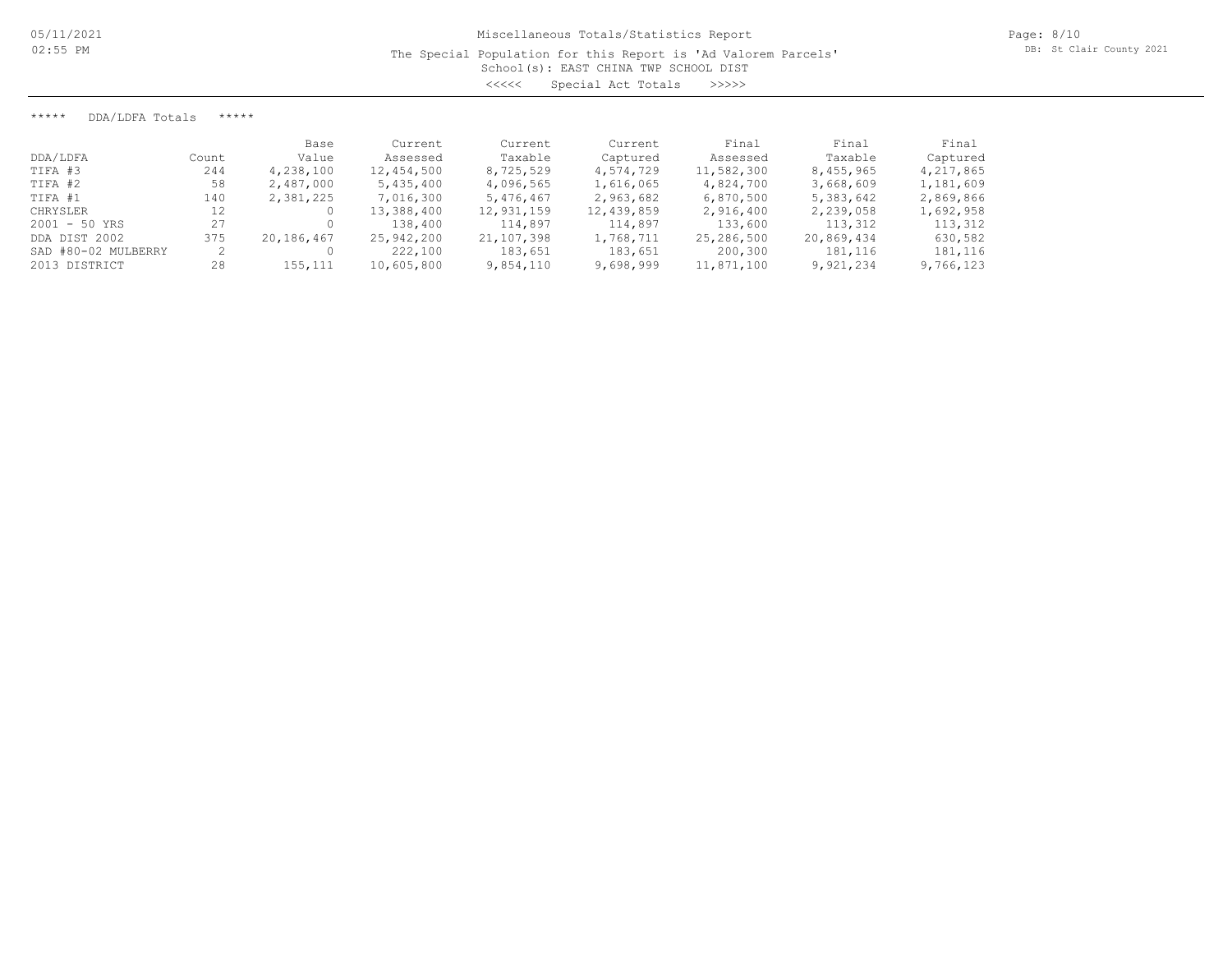### School(s): EAST CHINA TWP SCHOOL DIST The Special Population for this Report is 'Ad Valorem Parcels'

Page: 9/10 DB: St Clair County 2021

<<<<< Top 20 Statistics >>>>>

| ***** Top 20 S.E.V.s<br>*****              |                                                  |  |          |                                                                                               |
|--------------------------------------------|--------------------------------------------------|--|----------|-----------------------------------------------------------------------------------------------|
| 13-999-0220-000                            | DTE ELECTRIC COMPANY                             |  |          | \$210,000,000                                                                                 |
| 18-999-0600-010                            | DTE ELECTRIC COMPANY                             |  |          | \$123,147,000                                                                                 |
| 18-051-0001-000                            | DETROIT EDISON CO                                |  | \$       | 98,909,400                                                                                    |
| 18-999-0600-020                            | DTE ELECTRIC COMPANY                             |  | \$       | 71,835,700                                                                                    |
| 13-013-1001-000                            | DETROIT EDISON CO                                |  | \$       | 46,736,800                                                                                    |
| 13-999-0410-500                            | DTE GAS COMPANY                                  |  | \$       | 39,465,800                                                                                    |
| 18-998-0010-200                            | DETROIT EDISON CO                                |  | \$<br>\$ | 38, 364, 700                                                                                  |
| 18-018-3001-000                            | DTE ELECTRIC COMPANY                             |  | \$       | 31,947,400                                                                                    |
| 13-013-1001-001                            | DETROIT EDISON CO                                |  | \$       | 27,533,100                                                                                    |
| 30-999-0360-000<br>18-999-0019-800         | ENBRIDGE ENERGY LIMITED PART<br>ITC TRANSMISSION |  | \$       | 19,715,400                                                                                    |
| 13-999-0215-000                            | DTE ELECTRIC COMPANY                             |  | \$       | 16, 413, 500<br>15,750,000                                                                    |
| 18-051-0001-100                            | DETROIT EDISON CO                                |  | \$       | 14,050,100                                                                                    |
| $03 - 053 - 0004 - 000$                    | NEW CARCO ACOUISITION LLC                        |  | \$       | 12,897,100                                                                                    |
| 13-999-0410-000                            | DTE GAS COMPANY                                  |  | \$       | 12,864,200                                                                                    |
| 13-999-0365-000                            | ITC TRANSMISSION                                 |  | \$       | 9,863,800                                                                                     |
| 13-999-0200-000                            | DTE ELECTRIC COMPANY                             |  | \$       | 8,312,400                                                                                     |
| $07 - 999 - 0360 - 000$                    | PLAINS LPG SERVICES                              |  | \$       | 8,283,300                                                                                     |
| 16-999-0022-000                            | ENBRIDGE ENERGY LTD                              |  | \$       | 7,825,700                                                                                     |
| 18-999-0010-000                            | DTE ELECTRIC COMPANY                             |  | Š.       | 5,170,100                                                                                     |
|                                            |                                                  |  |          |                                                                                               |
|                                            |                                                  |  |          |                                                                                               |
| ***** Top 20 Taxable Values                | *****                                            |  |          |                                                                                               |
| 13-999-0220-000                            | DTE ELECTRIC COMPANY                             |  |          | \$210,000,000                                                                                 |
| 18-999-0600-010                            | DTE ELECTRIC COMPANY                             |  |          | \$123,147,000                                                                                 |
| 18-051-0001-000                            | DETROIT EDISON CO                                |  | \$       | 98,909,400                                                                                    |
| 18-999-0600-020                            | DTE ELECTRIC COMPANY                             |  | \$       | 71,835,700                                                                                    |
| 13-013-1001-000                            | DETROIT EDISON CO                                |  | \$       | 46,736,800                                                                                    |
| 13-999-0410-500                            | DTE GAS COMPANY                                  |  | \$       | 39,465,800                                                                                    |
| 13-013-1001-001                            | DETROIT EDISON CO                                |  | \$       | 27,533,100                                                                                    |
| 18-018-3001-000                            | DTE ELECTRIC COMPANY                             |  | \$       | 27, 476, 847                                                                                  |
| 18-998-0010-200                            | DETROIT EDISON CO                                |  | \$       | 24,195,085                                                                                    |
| 30-999-0360-000                            | ENBRIDGE ENERGY LIMITED PART                     |  | \$       | 19,715,400                                                                                    |
| 18-999-0019-800                            | ITC TRANSMISSION                                 |  | \$       | 16, 413, 500                                                                                  |
| 13-999-0215-000                            | DTE ELECTRIC COMPANY                             |  | \$       | 15,750,000                                                                                    |
| 18-051-0001-100                            | DETROIT EDISON CO                                |  | \$       | 14,050,100                                                                                    |
| 13-999-0410-000                            | DTE GAS COMPANY                                  |  | \$<br>\$ | 12,864,200                                                                                    |
| $03 - 053 - 0004 - 000$<br>13-999-0365-000 | NEW CARCO ACQUISITION LLC<br>ITC TRANSMISSION    |  | \$       | 12,439,859<br>9,863,800                                                                       |
| 13-999-0200-000                            | DTE ELECTRIC COMPANY                             |  | \$       | 8,312,400                                                                                     |
| $07 - 999 - 0360 - 000$                    | PLAINS LPG SERVICES                              |  | \$       | 8,283,300                                                                                     |
| 16-999-0022-000                            | ENBRIDGE ENERGY LTD                              |  |          | \$7,825,700                                                                                   |
| 18-999-0010-000                            | DTE ELECTRIC COMPANY                             |  | Ŝ.       | 5,170,100                                                                                     |
|                                            |                                                  |  |          |                                                                                               |
|                                            |                                                  |  |          |                                                                                               |
| ***** Top 20 Owners by Taxable Value ***** |                                                  |  |          |                                                                                               |
| DTE ELECTRIC COMPANY                       |                                                  |  |          | has 484,329,147 Taxable Value in 18 Parcel(s)                                                 |
| DETROIT EDISON CO                          | has                                              |  |          | $213,529,804$ Taxable Value in 43 Parcel(s)                                                   |
| DTE GAS COMPANY                            | has                                              |  |          | 54,959,600 Taxable Value in 6 Parcel(s)                                                       |
| ITC TRANSMISSION                           |                                                  |  |          | has 28,296,900 Taxable Value in 6 Parcel(s)                                                   |
| ENBRIDGE ENERGY LIMITED PART               | has                                              |  |          | 19,715,400 Taxable Value in 1 Parcel(s)                                                       |
| NEW CARCO ACQUISITION LLC                  |                                                  |  |          | has $12,439,859$ Taxable Value in 1 Parcel(s)<br>has $8,366,000$ Taxable Value in 2 Parcel(s) |
| PLAINS LPG SERVICES                        |                                                  |  |          |                                                                                               |
| SEMCO ENERGY GAS CO                        | has<br>has                                       |  |          | 7,986,944 Taxable Value in 14 Parcel(s)                                                       |
| ENBRIDGE ENERGY LTD                        |                                                  |  |          | 7,825,700 Taxable Value in 1 Parcel(s)                                                        |
| CONSUMERS ENERGY CO                        | has<br>has                                       |  |          | 7,763,000 Taxable Value in 3 Parcel(s)                                                        |
| VECTOR PIPELINE LP                         |                                                  |  |          | 5,794,800 Taxable Value in 2 Parcel(s)                                                        |
| KIEWIT POWER CONSTRUCTORS CO.              | has                                              |  |          | 4,863,200 Taxable Value in 1 Parcel(s)                                                        |

SEMCO ENERGY INC has 4,340,600 Taxable Value in 5 Parcel(s)